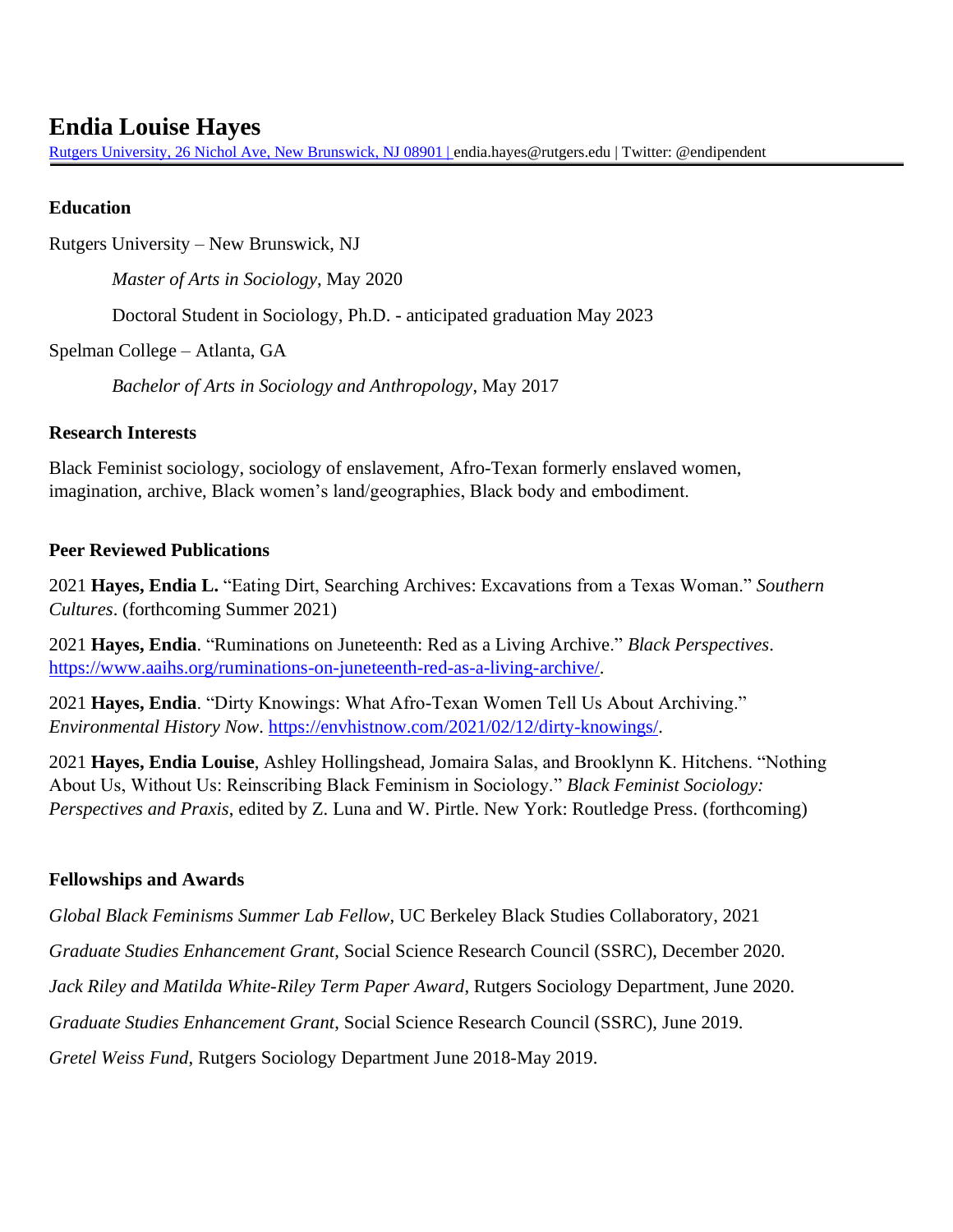## **Teaching Experience**

*Summer Faculty/Instructor*, Institute for the Recruitment of Teachers (IRT). June-July 2021

Course Title: *S.O.S* : Sens(ing) Our Socialities

*Summer Session Instructor* for *Criminology*, (200-level), Rutgers University, Department of Sociology, July-August 2021

*Graduate Instructor*, Rutgers Bridge 2 Doctorate Summer Program, August 2020

*Summer Faculty Curriculum Coordinator,* Institute for the Recruitment of Teachers (IRT). July-August 2020

*Summer Session Instructor* for *Intro to Sociology*, (101). Rutgers University, Department of Sociology, May-July 2020

*Summer Faculty/Facilitator*, Institute for the Recruitment of Teachers (IRT). June-July 2019

*Summer Session Instructor* for *Criminology*, (200-level). Rutgers University, Department of Sociology, July-August 2018

*Graduate Assistant/Faculty*. Mellon Mays Undergraduate Fellowship (MMUF) Summer Institute, Emory University. June 2018

*Resident Assistant*, Mellon Mays Undergraduate Fellowship (MMUF) Summer Institute, Emory University. June 2018

## **Conference Presentations**

The African American Intellectual History Society (AAIHS), (March 2021), *The West* Paper Session on "Rethinking Archives and Access to Data" *"Mouths in Moanin': A Texas Chorus in Mapping Archival Excess"*

Warren Susman Graduate Conference, (March 2021), *Quarantined Histories: Narratives of Control and Controlled Narratives*

 Paper Session on "Reordering the Archive"  *"Imaginaries as Immaterial: Mapping Enslaved Imaginaries in the FWP Archive"*

Rutgers Sociology Department, (October 2020), *Master's Day Panel*

American Sociological Association (August 2019), *Engaging Social Justice for a Better World* Presider of Roundtable "Interrogating Social Action and Political Leadership II"

*"'…but everyone knows what I taste like': An Exploration of Enslaved Women's Nourishing Power"*

Eastern Sociological Society (March 2020), *Sociology as a Science and Vocation: In the Era of National Populism* // Paper Session on "Sociology of Body and Embodiment"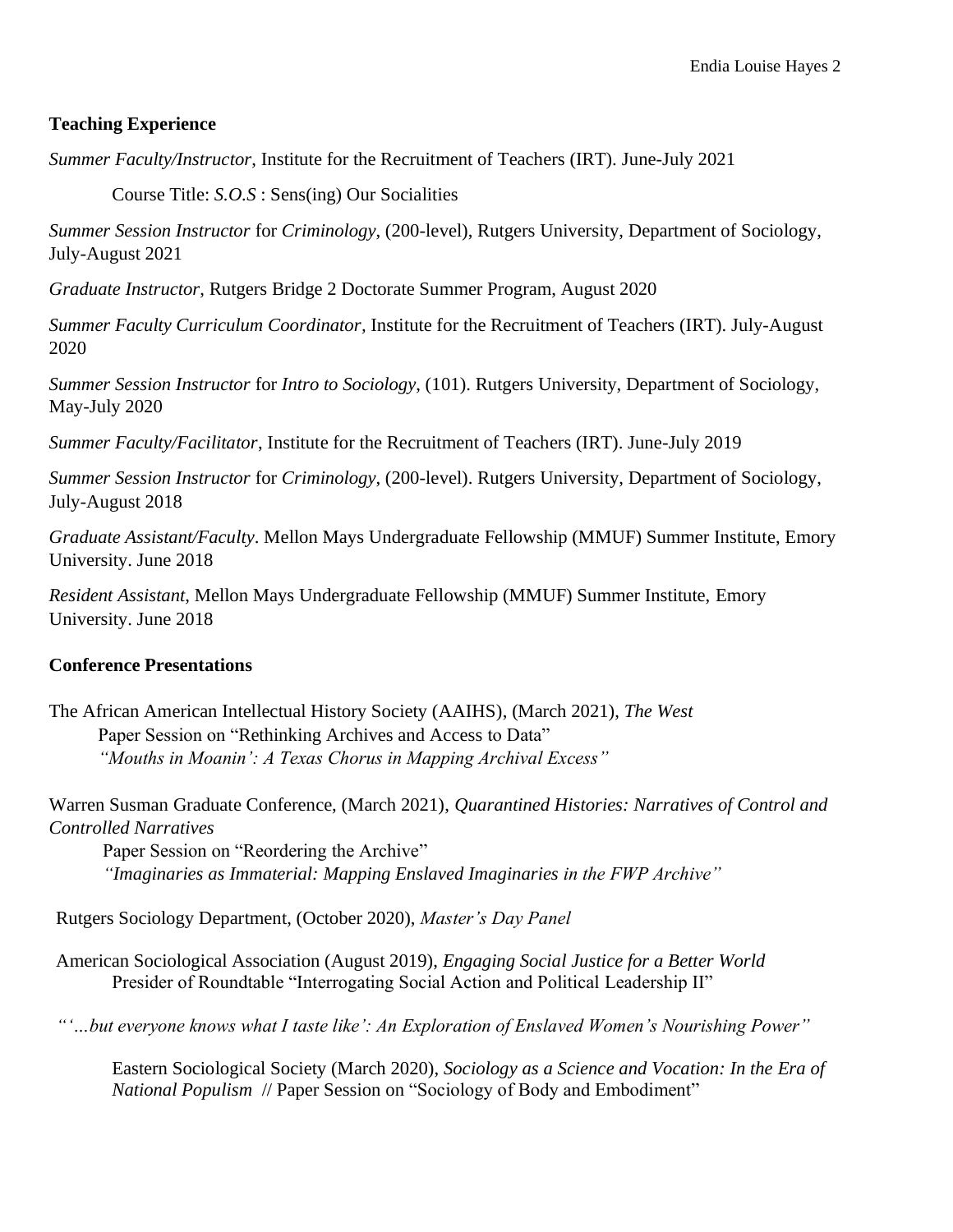American Sociological Association (August 2019), *Engaging Social Justice for a Better World //*  Paper Session on "Positionality and the Construction of Feminist Theory,"

Association of Black Sociologists (August 2019), *Blackness in the City //* Paper Session on "Black Women, Organizing & Resistance"

CUNY Graduate Center, ESA Student Conference (April 2019), *Black Lives* 

Paper Session

*"Matters of the Stomach: How Enslaved Black Women, the Kitchen and Food Became American Cuisine"*

American Sociological Association (August 2018), *Feeling Race: An Invitation to Explore Racialized Emotions*

*"Bag Ladies: The Reciprocation of Violence among Black Women"*

Buffet Institute at Northwestern University (April 2018), *Politics of Movement: Religion, Racialization, Migration*

*"Femme Fatale: Jaelyn Young and Black Women in Radical Social Movements"*

#### **Invited Panels**

American Society for Environmental History, (April 2021), *Environmental History Week* // "Problems of Place: A Conversation on Community, Connection, and Belonging"

Talk title: "Embracing (Problems of) Place: Embracing Texas and its Distortions"

*African Spirituality, Healing and Place/Space: A Roundtable Discussion*, co-sponsored by the Black Atlantic/Rutgers Center for Historical Analysis and the Department of Africana Studies –  $50<sup>th</sup>$  Year Celebration (November 2019)

Africana Studies Graduate Symposium (December 2019), Rutgers University

## **Leadership**

Rutgers Academy for the Scholarship of Teaching and Learning (RASTL) **Fellow**, present

Rutgers PreDoctoral Leadership Development Academy **Fellow**, present

Rutgers Sociology Department, Committee for Community and Equity, 2020-present

Body & Embodiment, *American Sociological Association (ASA) Section,* **Graduate Student Representative**, 2020 – 2021

Student Forum Advisory Board, *American Sociological Association (ASA)*, **Secretary**, 2018-2020

*Graduate Union of Sociology Students (GUSS)*, **Diversity Committee Representative**, Rutgers University, 2019 –2020